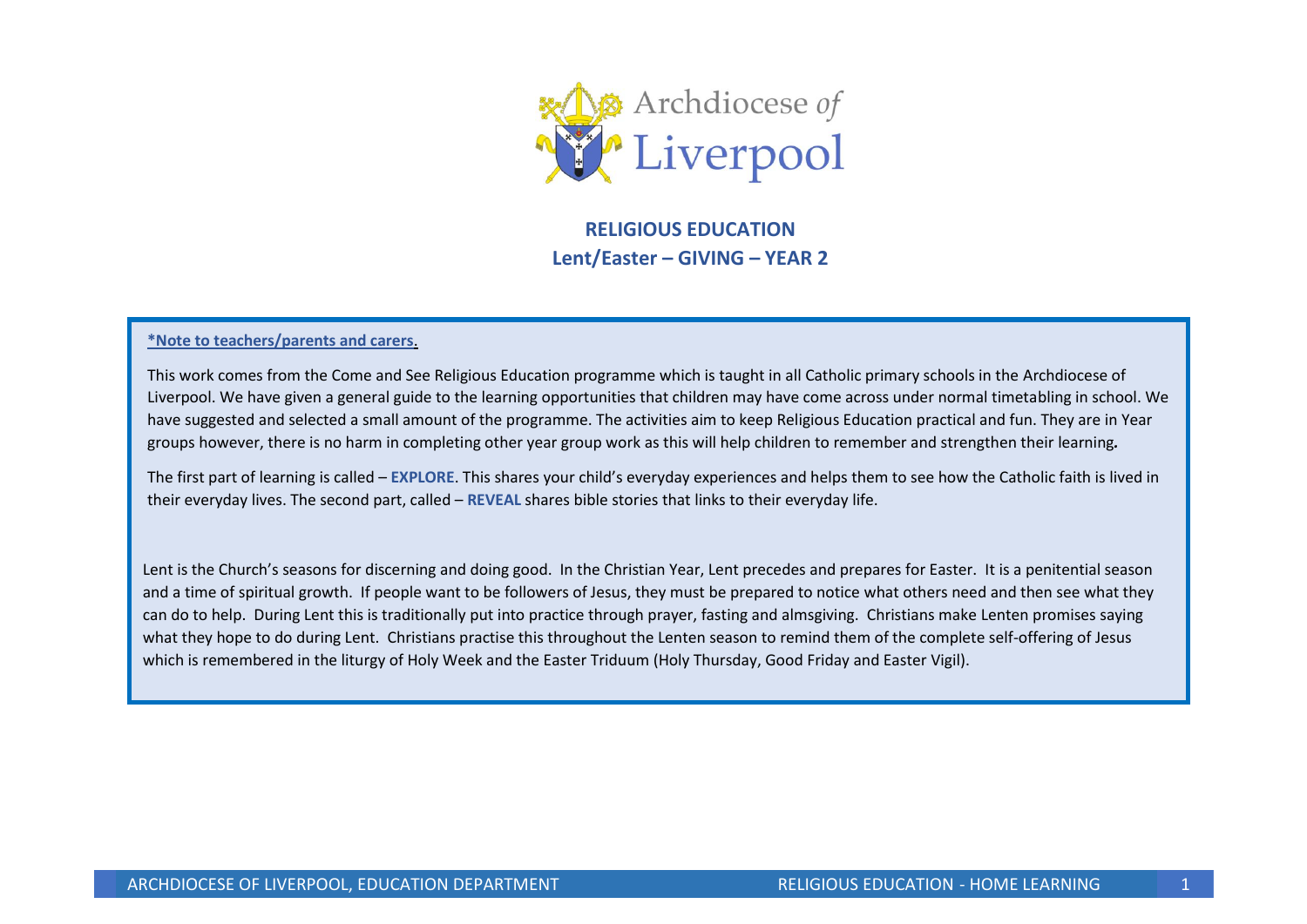# **RELIGIOUS EDUCATION – YEAR 2 – LENT EASTER - GIVING**

**EXPLORE: Each day offers a chance for us to do good.**



| GOOD Choices VS Bad Choices: AT THE PLAYGROUND |                    |
|------------------------------------------------|--------------------|
| <b>GOOD CHOICES</b>                            | <b>BAD CHOICES</b> |
|                                                |                    |
|                                                |                    |
|                                                |                    |
|                                                |                    |
|                                                |                    |
|                                                |                    |
|                                                |                    |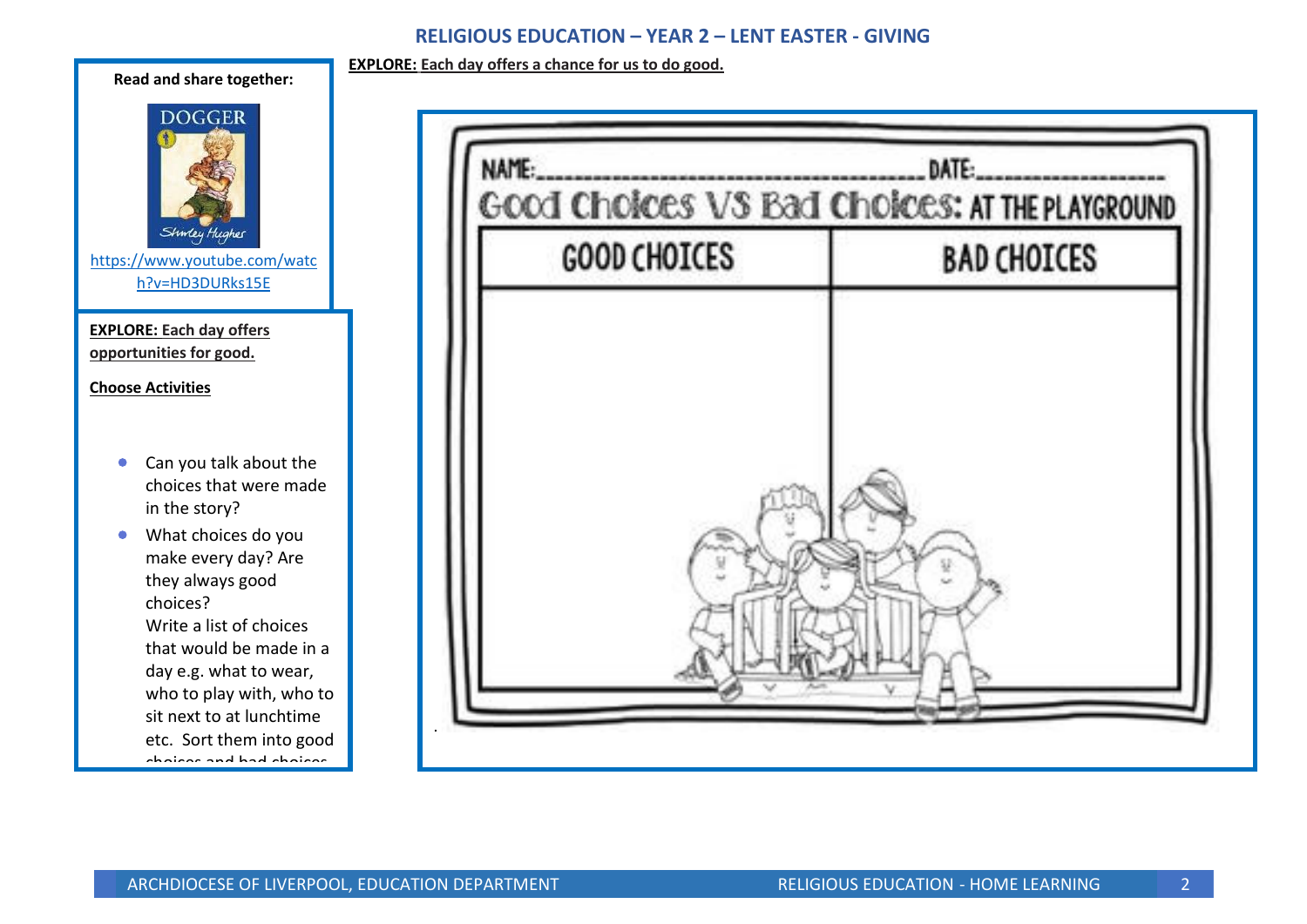## **REVEAL: Lent is the time before Easter. We try to be good when we are getting ready for Easter.**



# **The events of Palm Sunday.**

- Why do you think the people were cheering?
- How do you think Jesus felt?
- How would you have felt if you had been there?

## **Choose Activities**

- **•** Imagine you were one of the crowd of people in Jerusalem at the time of the event. Write a letter to a friend describing what you saw and heard and how it made you feel. (Use the bible story to help you.)
- Make your own palm branches out of newspaper/paper. *See the ideas given.*

Lent lasts for forty days. Talk about the pictures together. Lent is a time to pray, to give up things and to do good.

# *Can you answer these questions?*

- Are there times when I can make sure no one is left out?
- Are there times for seeing if anyone needs help?
- Are there times when I can pray?

# **Choose Activities**

- Design a poster describing some of the actions that you might do during Lent.
- Make and decorate a promise card and add the words I will try to change my ways and follow Jesus.

## **Read and share the Bible story together:**

As Jesus and his disciples were aetting close to **Jerusalem they came to the** Mount of Olives

**He sent two of his disciples** on ahead and told them. "Go into the village over **there.** You will see a colt tied up, that no one has ridden vet."





"Untie it and bring it to me. If anyone asks you what you are doing, tell him "The **Master needs it now and will** send it back."

**Based on Mark 11: 1-11** (God's Story 2)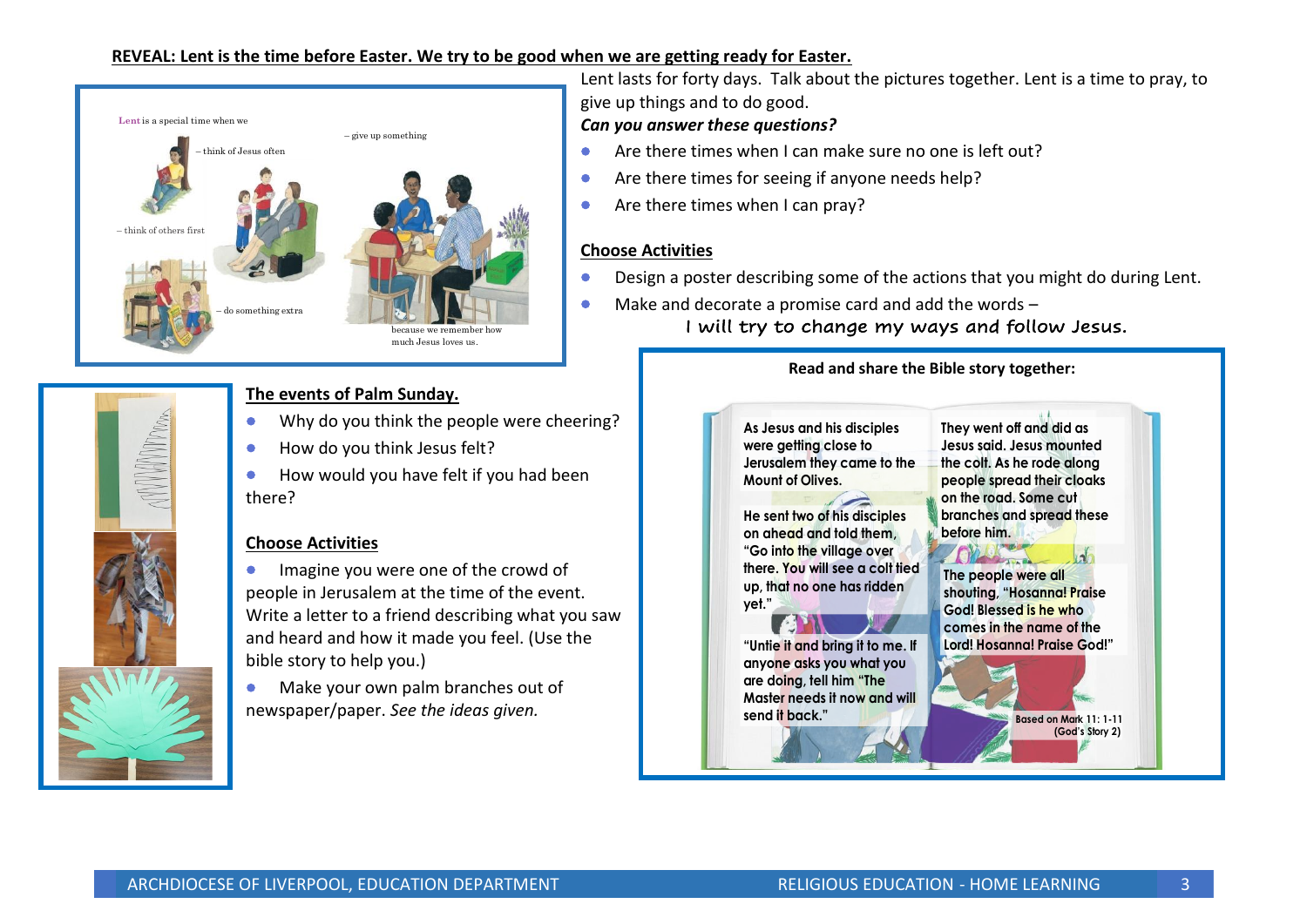### **Read and share the Bible story together**



### **The events of Maundy Thursday.**

Jesus lived where the roads were dusty and dry, people used to wash their feet before a meal, usually it was a servant who did this. The disciples were very surprised by what happened at the beginning of the Last Supper meal because Jesus washed people's feet.

Jesus wanted to show his friends how they must behave towards each other – caring for and looking after each other.

### *Can you answer these questions?*

- •Why do you think Jesus washed his friends' feet?
- •How do you think they felt?
- •Why do you think Peter reacted like that?
- •What does the story tell you about how we should be with others?

### **Choose Activities**

•Jesus showed us how to serve and do things for other people. Can you write and describe how you could take the opportunity to serve someone?

•Can you retell the story of Maundy Thursday?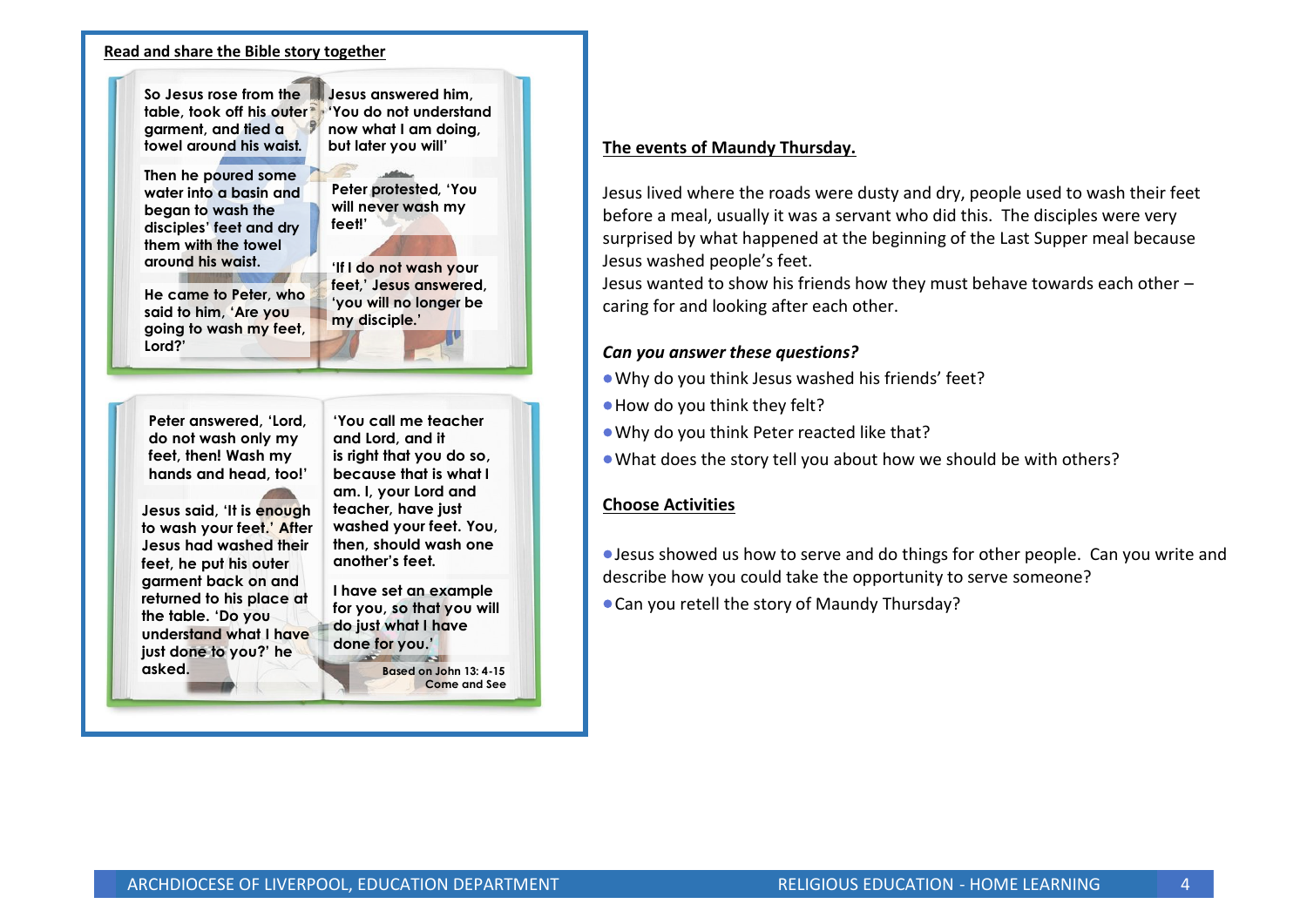## **The events of Good Friday.**

**Read and share the Bible story together:** 

Shortly after the Last Supper Jesus was taken prisoner by those who were jealous of him.



### **Choose Activities**

• On a template of a Cross draw pictures that tells the story of Good Friday. Can you describe why you think the cross is important for Christians?

*Please see the template on the next page.*

### *Can you answer these questions?*

- How do you think Jesus felt?
- How does listening to the story make you feel?
- How do you think the other people who were there felt?

Every year on Good Friday, the day after Maundy Thursday, the Church remembers this sad time.

At Church on Good Friday everyone listens to the Readings about what happened and then they come forward to kneel or kiss the feet of Jesus on the Cross.

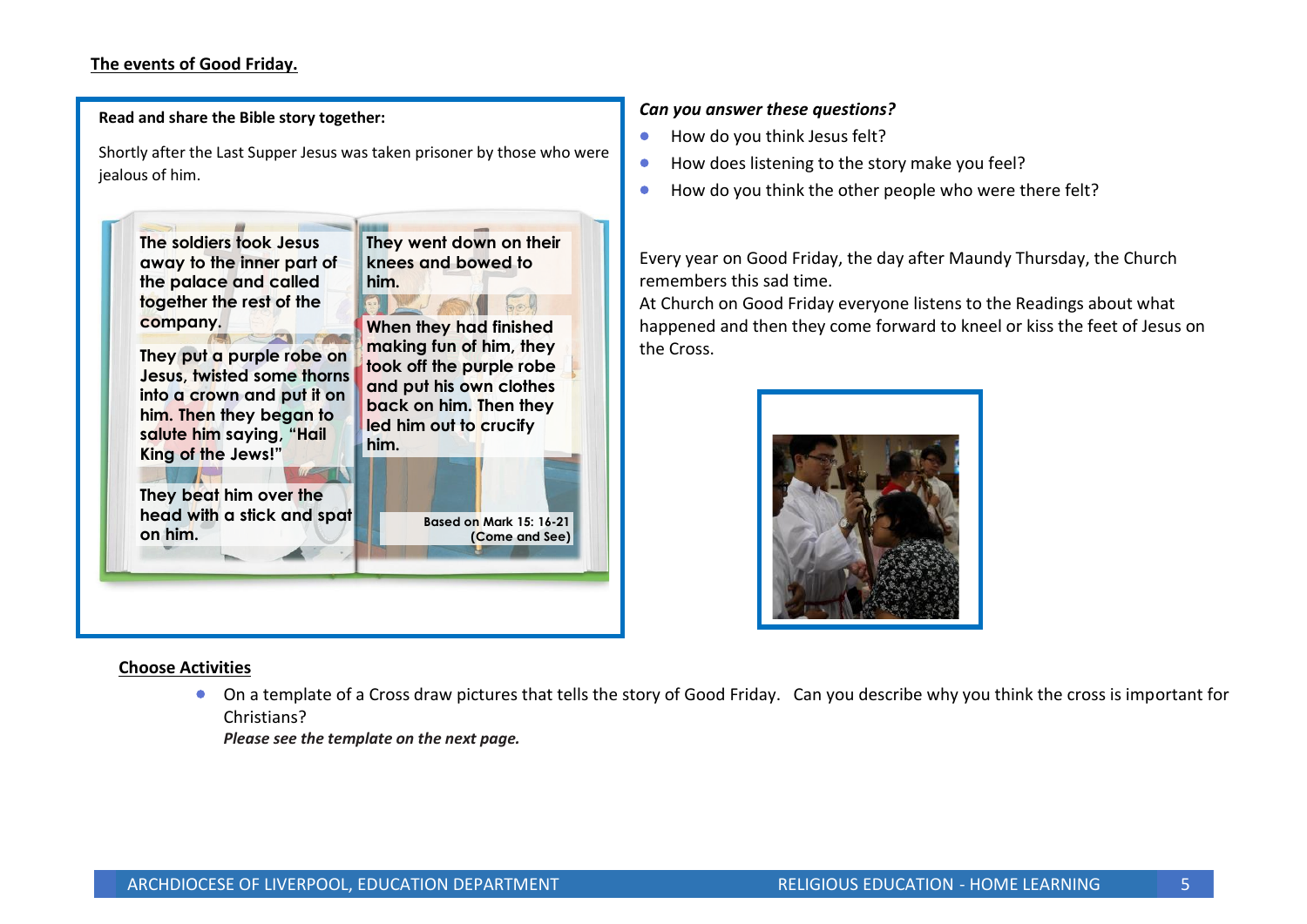